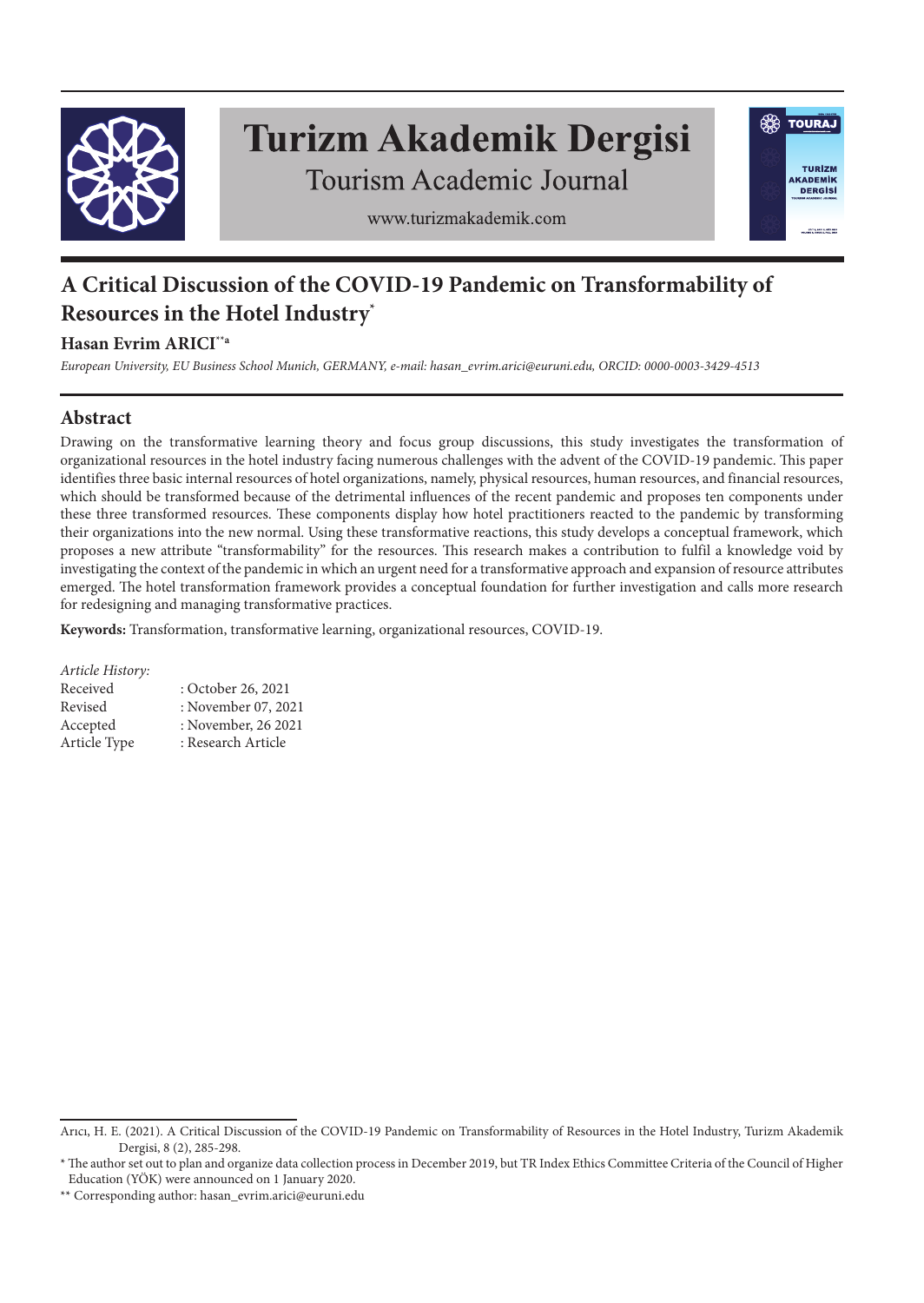# **INTRODUCTION**

Humanity has recently been experiencing a new pandemic, which appeared in the Wuhan city, China in December 2019. Several scholars have claimed that it is the most severe and influential pandemic in this century affecting all countries (Alonso, Kok, Bressan, O'Shea, Sakellarios, Koresis, & Santoni, 2020; Altinay & Arici, 2021). Recent research investigating the effects of the COVID-19 reports that almost all of the world's population were at home and self-isolated (Altinay & Arici, 2021; Gössling, Scott, & Hall, 2020) and many countries have still applied travel restrictions. Specifically, in the hospitality industry it is indicated that the occupancy rate declined by at least 50% in comparison to the last year in approximately all countries (Altinay & Arici, 2021; Hall, Scott, & Gössling, 2020). Gössling et al. (2020) suggested that the key of the situation is not to go back to 'normal' after the pandemic, indeed we need to see it as an opportunity to transform the global tourism system in to the 'new normal'.

With the advent of this pandemic, a new concept has appeared into our life, social distancing, which will remain a fundamental strategy to mitigate the speed of the virus in many countries and industries including tourism and hospitality (Gössling et al., 2020). This means that majority of tourism activities, including package tours, concerts, and conferences have been restricted, it could be anticipated that many hospitality firms would have challenges recovering particularly as hospitality job mostly requires direct exchanges between employees and guests (Altinay & Arici, 2021). To be successful in the face of such a challenge, hospitality organizations have to develop novel, accessible and satisfying tourist experiences ensuring memorable souvenirs, while at the same time assuring that the preservation of health, hygiene, selfisolation, and social distancing are improved (Sönmez, Apostolopoulos, Lemke, & Hsieh, 2020). In the new normal, these challenges have not only restricted our daily life, but also entail creating new ways to provide expected services to customers.

Since hospitality industry is among the most affected sectors by the pandemic due to the nonpharmaceutical interventions, including lock-down and self-isolation (Goscé, Phillips, Spinola, Gupta, & Abubakar, 2020), and the spread of this pandemic on an international scale is dominated by travel (Hall et al., 2020), hospitality scholars put more emphasis on the effects of the pandemic, and its long-term implications. In this sense, the COVID-19 could be considered as an opportunity to transform organizational resources into the new normal, as pandemics have had a transformational impact on the community (Hall et al., 2020). The transformational process enables an individual to become "someone" different and requires a positive change in "attitude, performance, characteristics or some other fundamental personal dimension" (Pine & Gilmore 1999, cited in Gelter, 2010, p. 48). Research suggests that transformation is an inherent outcome of necessitating novel avenues of problem solving, experiencing new stimuli, improving associations, confronting novel cultures or dismantling of core beliefs (Wolf, Ainsworth, & Crowley, 2017). In this respect, there are invitations to examine managerial implications or models, which contribute to the improvement of important and proper transformative experiences (Soulard, McGehee, & Stern, 2019). Regarding this approach, the current literature could raise questions of whether the coronavirus pandemic is a transformative agent for hospitality managers and how organizational resources could be transformed to cope with the exceptional situation while concentrating on the wants and expectations of the customers. According to Barney (1991), organizational resources consist of assets, capabilities, procedures, organization character, and knowledge executed by an organization in order to conduct strategies for higher firm efficiency. These resources should be valuable, rare, inimitable, and unsubstitutable to obtain sustained competitive advantage.

To date, most studies have explored transformative learning from the viewpoint of tourists (e.g., Pung, Gnoth, & Del Chiappa, 2020; Wolf et al., 2017), scarce study has investigated it from the viewpoint of tourism professionals (e.g., Soulard et al., 2019), but hospitality practitioners' transformative experiences about organizational resources have been surprisingly not received adequate attention from the scholars yet. Reconsidering organizational resources and their attributes in the new normal would be meaningful. Thus, this study aims to discuss the transformational role of the pandemic on organizational resources and specifically how to transform the attributes of these resources in the post-viral era. Comparing transformed organizational resources from two different countries is also vital to expand the knowledge on the transformational effects of the pandemic. Thus, this study conducted focus group discussions with 20 hotel managers from Turkey and 16 hotel managers from Germany to explore how they transformed their resources and a framework identifying organizational resources and their attributes in the new normal has been proposed.

# **LITERATURE REVIEW and THEORETICAL BACKGROUND**

The transformative learning theory of Mezirow (1991) clarifies a shift in people's knowledge, feeling, thinking, idea, and comprehension. According to this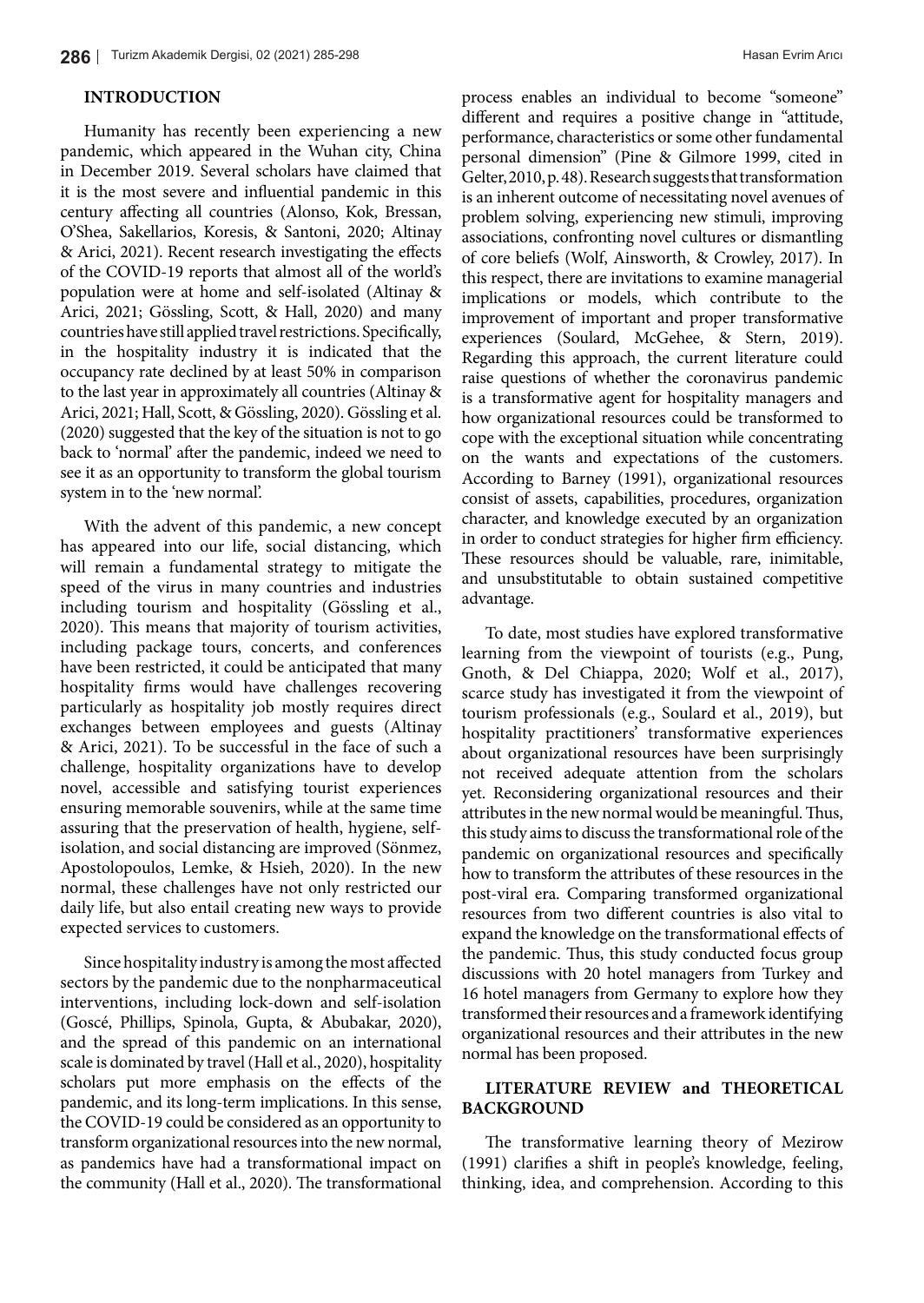theory, individuals get a coherent body of experience – relationships, idea, perception, values, senses, and conditioned responses – frames of reference, which describes their world (Mezirow, 1997). Frames of reference refer to the forms of suppositions through which people perceived their world. They form and restrain our knowledge, understanding, sense, feelings, and expectations; and designate our actions. This theory suggests that according to our assumptions, we automatically change our activity. We are more likely to refuse opinions, views, and plans, which cannot suit to our perception (Mezirow, 1991). That is, transformative approach consists of getting a comprehensive perception of the world, improving unique knowledge and skills (Mezirow, 1991; Pearce & Foster, 2007).

Transformational learning appears if people start to mirror on past viewpoints and via quick or progressive procedure begin to acknowledge that these past inclinations limited their comprehending of existing experiences (Elkins, 2003). Hence, these individuals start to alter their inclinations to better mirror the process of these novel circumstantial experiences.

The work of Mezirow (1991) provides unique opportunities for practitioners to follow the guideline provided by the transformative learning theory to develop new and dynamic remedies that serve the transformational needs of the contemporary managers and leaders.

The theory of transformational learning appears to suggest some insight on how to deal with organizational change by developing key competencies in those leaders asked to facilitate organizational change. The key traits listed in transformational theory can easily change into competencies that can be developed as managerial competencies and be of value in the development of organizational resources: the ability to think critically and objectively in order to reflect on previous behaviors, the ability to collaborate with others and build consensus regarding the meaning of individual reflections, and the ability to create action plans for transforming firm resources. Overall, transformative skill improvement could consist of a wide gamut of physical and mental abilities, including industrial proficiency, cross-cultural knowledge, capacity, crisis management, tolerance, and social abilities (Kirillova, Lehto, & Cai, 2017; Knollenberg, McGehee, Boley, & Clemmons, 2014; Noy, 2004).

# **Transformative Learning and Organizational Resources**

From the organizational perspective, transformative learning of Mezirow could help managers alter the way to understand themselves, organization resources, their potential for transformation, and outcomes. It changes cognitive, emotional, and behavioral routines of perceiving and interpreting the effects of new conditions. As a result, managers are able to have new priorities and ways of thinking and doing.

Parks Daloz (2000) suggests that transforming organizational resources requires that managers are able to "open up" the mindset of the organization and to become aware of and act upon more effective choices that translate into an optimal future. Organizational resources can be used as strong way to realize strategies (Porter, 1981). These resources can be categorized under three dimensions: physical capital, human capital resources and organizational capital resources (Barney, 1991). According to the resource-based view, firms should concentrate on their "valuable," "rare," "inimitable," and "unsubstitutable" resources to get sustained competitive advantage (Barney, 1991, 2001). The resource-based model suggested that the resources must be firstly "valuable" to be able to exploit opportunities and minimize threats. To develop sustained competitive advantage, these resources have to possess additional features. If resources are not implemented simultaneously by large numbers of other organizations, then a company can get the advantage in the market. Therefore, these resources should be also "rare". However, valuable and rare organizational resources could only be sources of competitive advantage when companies which do not have these resources could not get them. Hence, the third attribute of these resources should be "inimitability". The final requirement of resources to be a source of sustained advantage is that there should be no strategically equivalent valuable resources which are themselves either not rare or imitable. That is, those resources and competencies should not be easily substituted by competitors (Barney, 1991). Although these resources and their attributes have been investigated by numerous studies and confirmed their utility in obtaining sustained competitive advantage in the market, the recent pandemic has questioned the firm resources and their attributes' applicability in the new normal. In other words, the pandemic forces scholars to reconsider approaches and theories previously accepted and transform their implications into the post pandemic world.

Drawing on the theoretical guideline of transformative learning, this study endeavors to answer how to transform organizational resources and their attributes into post viral era. This study, thus, fills a knowledge gap by clarifying specifically how transformative hospitality managers create action plans for transforming their organizational resources across devastating impacts of the coronavirus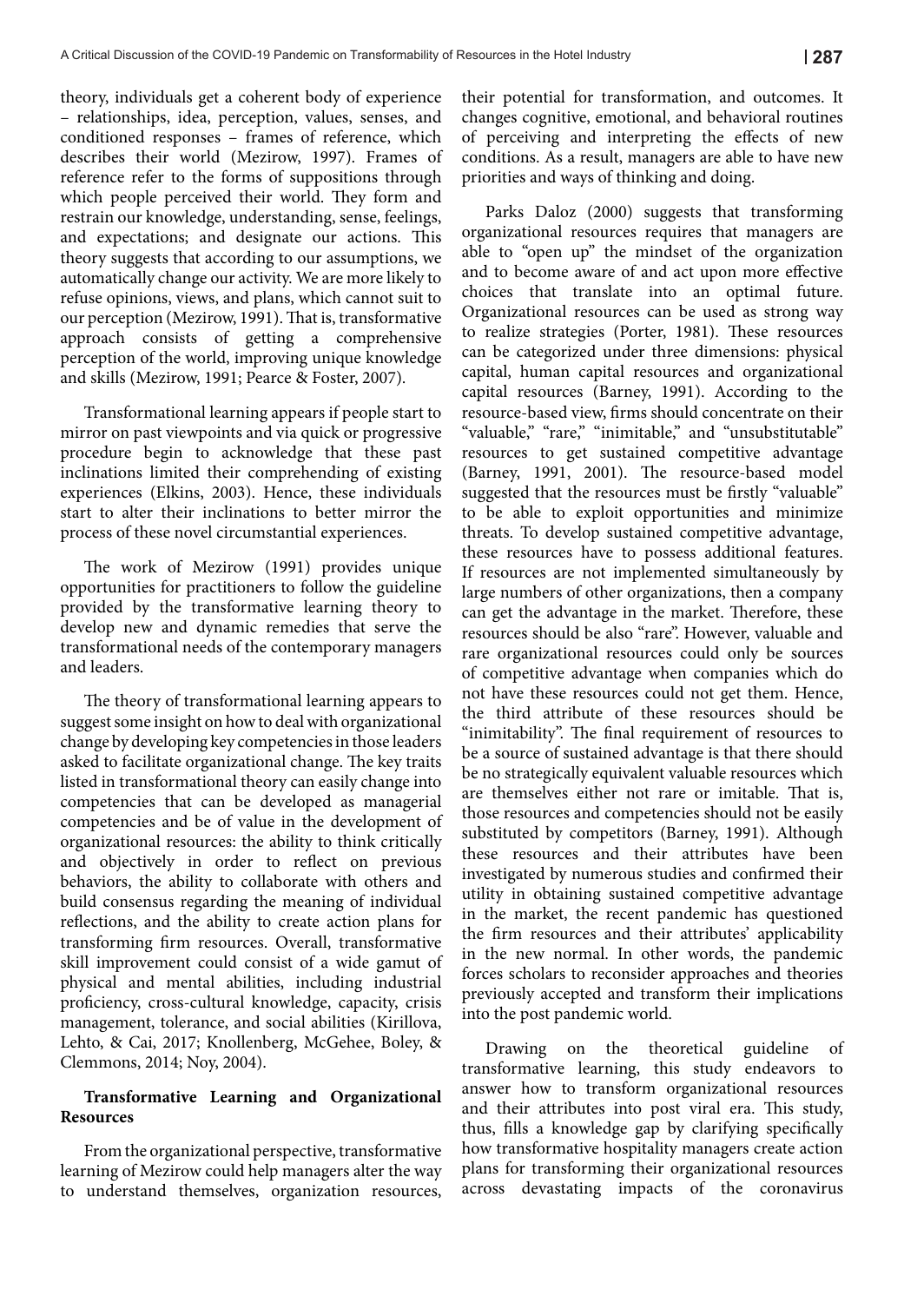pandemic. While this paper considers the vitality of comprehending and consisting of the voice of every stakeholder including employees and acknowledging the particular characteristics of tourists, it concentrates on hotel managers' understanding of the pandemic and their transformative reactions as they have a crucial role in managing their organizations during such an exceptional time.

# **METHOD**

To reveal the transformed resources of hotel organizations after the COVID-19 pandemic, a series of focus group discussions were performed on managers of three- four- and five-star hotel organizations from Turkey and Germany. The author started to plan and organize data collection process in December 2019. Using convenience and snowball sampling techniques, 39 hotel managers from Turkey, 26 managers from Germany were contacted to invite to the focus group discussions. A total of 36 managers accepted to participate in focus group discussions leading to a response rate of 55.38 %. We performed a total of 9 focus group discussions via virtual meetings. To be able to mitigate bias, focus group discussions with 20 Turkish and 16 German hotel managers were performed separately. That is, a different focus group discussion was performed for each country's hotel managers. From the 20 Turkish participants, 14 were department managers, 4 were assistant general managers and 2 were general managers. As for the 16 German focus group participants, 12 were department managers and 4 were assistant general managers (see Table 1).

**Table 1.** Demographic profiles of focus group participants

| n            | Acronym         | Position           | Gender |
|--------------|-----------------|--------------------|--------|
| $\mathbf{1}$ | GA <sub>1</sub> | Department manager | Male   |
| 2            | GA2             | Department manager | Male   |
| 3            | GA <sub>3</sub> | Department manager | Male   |
| 4            | GB1             | Asst. gen. manager | Female |
| 5            | GB2             | Department manager | Male   |
| 6            | GB <sub>3</sub> | Asst. gen. manager | Female |
| 7            | GB4             | Department manager | Female |
| 8            | GB5             | Department manager | Male   |
| 9            | GC1             | Department manager | Female |
| 10           | GC <sub>2</sub> | Department manager | Male   |
| 11           | GC <sub>3</sub> | Asst. gen. manager | Male   |
| 12           | GC4             | Asst. gen. manager | Female |
| 13           | GD1             | Department manager | Male   |
| 14           | GD2             | Department manager | Female |
| 15           | GD <sub>3</sub> | Department manager | Female |
| 16           | GD4             | Department manager | Male   |
| 17           | TE <sub>1</sub> | Asst. gen. manager | Male   |
| 18           | TE <sub>2</sub> | Department manager | Male   |
| 19           | TE <sub>3</sub> | Department manager | Male   |
| 20           | TE4             | Department manager | Male   |
| 21           | TF1             | General manager    | Male   |
| 22           | TF <sub>2</sub> | Department manager | Male   |
| 23           | TF3             | Department manager | Male   |
| 24           | TF4             | Department manager | Male   |
| 25           | TF <sub>5</sub> | Department manager | Female |
| 26           | TG1             | Asst. gen. manager | Male   |
| 27           | TG <sub>2</sub> | Department manager | Male   |
| 28           | TG <sub>3</sub> | Department manager | Male   |
| 29           | TG4             | Department manager | Male   |
| 30           | TH <sub>1</sub> | Department manager | Male   |
| 31           | TH <sub>2</sub> | Department manager | Female |
| 32           | TH <sub>3</sub> | Department manager | Male   |
| 33           | TH <sub>4</sub> | Asst. gen. manager | Male   |
| 34           | TI <sub>1</sub> | Department manager | Male   |
| 35           | T <sub>12</sub> | Asst. gen. manager | Male   |
| 36           | TI3             | General manager    | Male   |

*Note:* Acronym denotes participants'

country and focus group. For example, GA: German participant from group A; TE: Turkish participant from group E.

The ethical and deontological necessities inherent to a scholarly work were respected in the study's tools and process.

Questions of focus group discussions should be inductive and naturalistic (Krueger, 1994). Hence, unlike quantitative research, this study did not use strict and a priori method. The focus group discussions involve a series of questions, aimed to direct participating managers to focus on the devastating impacts of the coronavirus pandemic. The participating hotel managers were asked whether they took the challenges into consideration from distinctive vantage points, and how they transformed their organizational resources (i.e., physical, human, and financial resources) to cope with such impacts for a long-time period. Because efficient focus group discussions highlight perspectives in relation to a specific issue (Bojlen & Lunde, 1995), the interview questions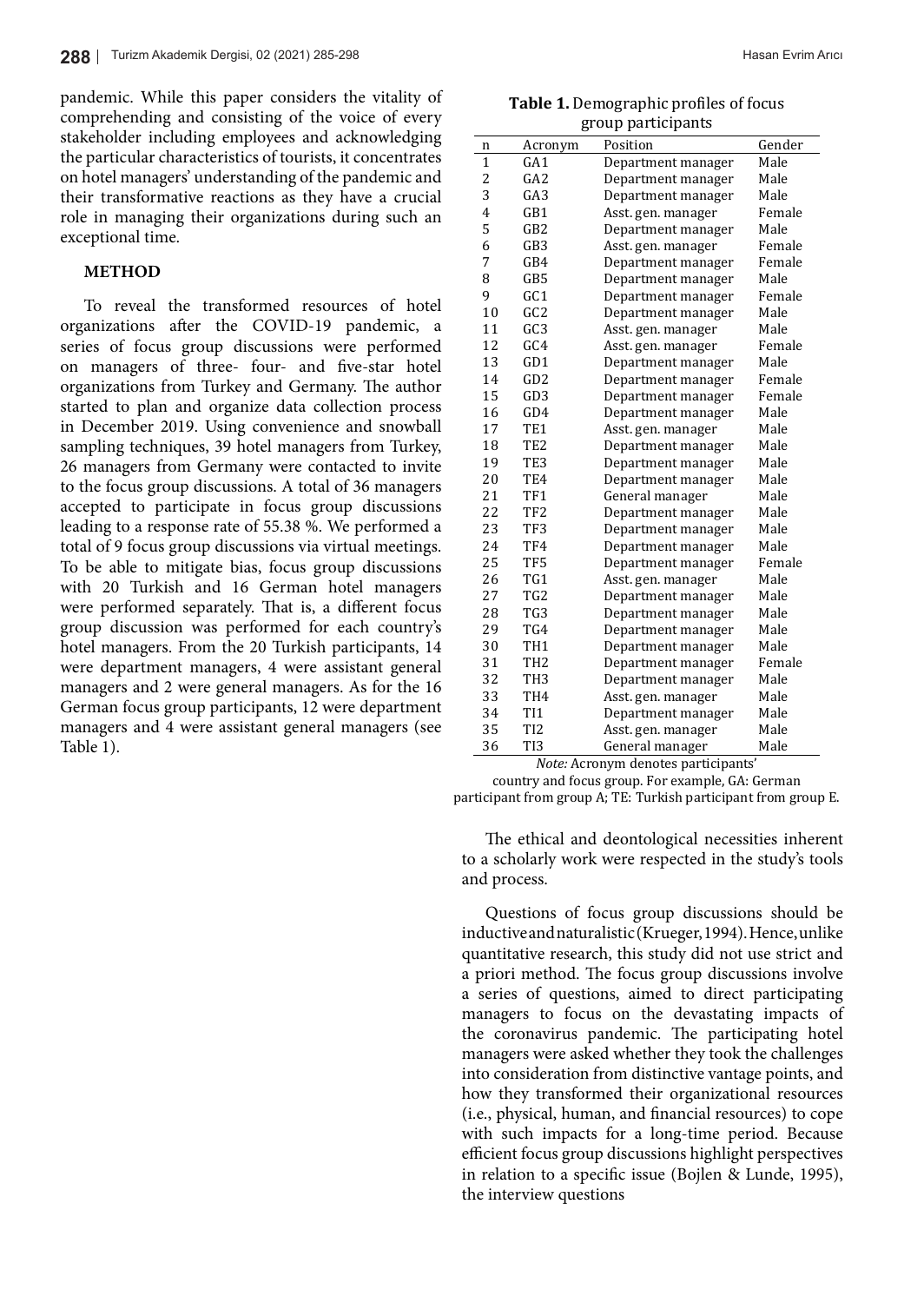

Covid-19

# **Figure 1.** Proposed framework of transformation process of resources for hotel organizations in the post pandemic era

concentrated on transformation of organizational resources during and after the pandemic in the hospitality industry. Eight standardized questions with regard to past and transformed service structure and design, work environment and conditions, customer

relations, organizational rules and procedures, human resource practices, financial circumstances, marketing and promotion strategies, and legislative procedures were asked. In order to ensure the participants to feel comfortable when discussing the topics, at the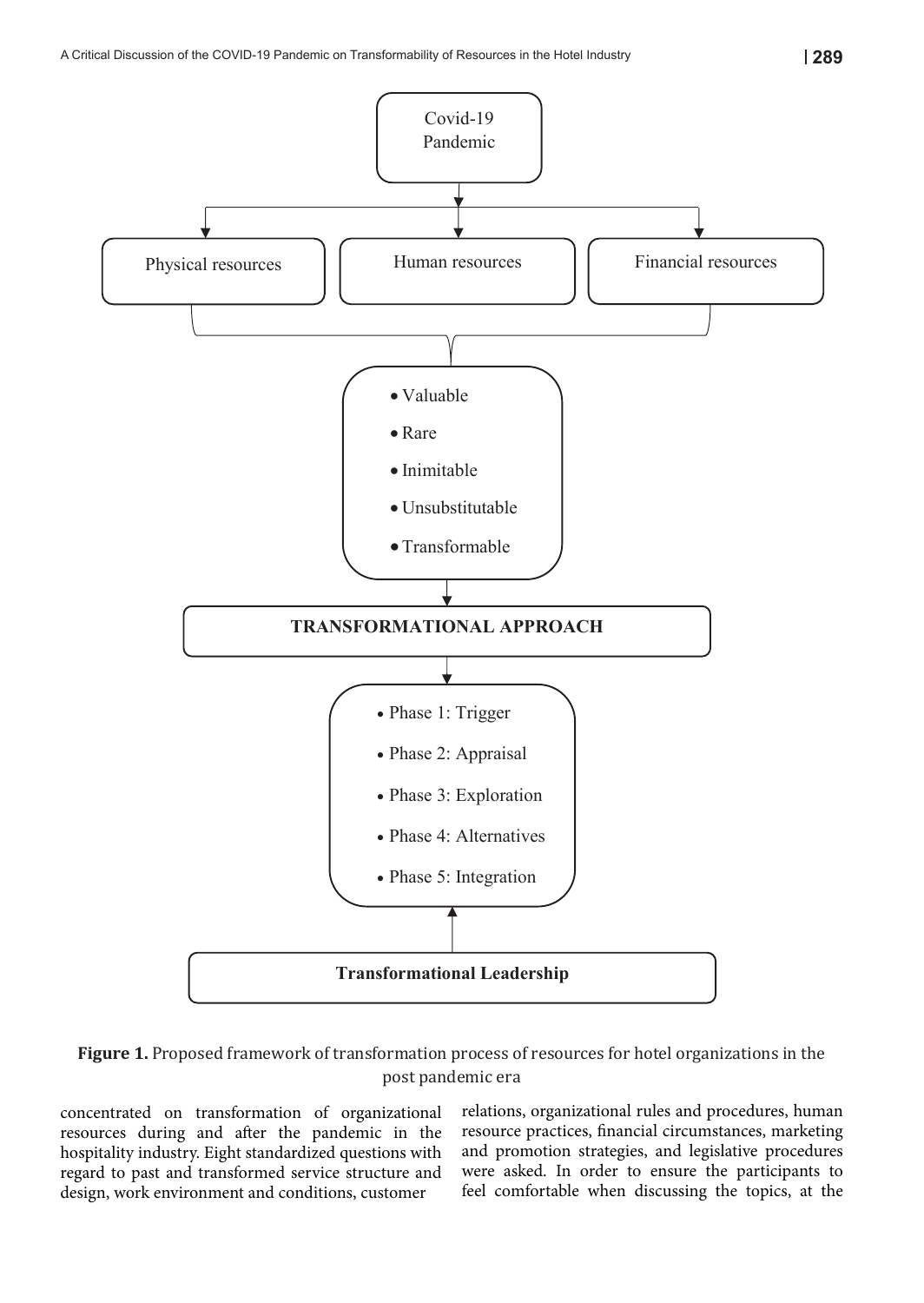beginning of focus group discussions, participating hotel managers were indicated the instructions, which warrant that knowledge obtained would be kept completely anonymous, and that they could leave the discussion at any time. Following the guidelines produced by Morgan (1996), a moderator stimulated interaction among participating hotel managers. Participation in the virtual meetings was voluntary. Each focus group discussion lasted around one hour and 30 minutes.

# **RESULTS AND DISCUSSION**

Figure 1 proposes the conceptual framework of the organizational resources and their attributes in the hospitality industry for the post pandemic period. Focus group analysis explored hotel organizations' firm resources, which have been dramatically influenced by the pandemic and recently adapted roles and actions by the management teams to adjust resources to the new normal. The theoretical framework proposes

| $\mathbf{1}$ | <b>Service Structure</b>                      |                                        |
|--------------|-----------------------------------------------|----------------------------------------|
|              | Social distancing<br>$\bullet$                |                                        |
|              | -Department-specific service                  |                                        |
|              | -One-way corridors                            |                                        |
|              | -Direction indicators                         |                                        |
|              | -No open-buffet                               |                                        |
|              | -Personal plate service                       |                                        |
|              | <b>Turkey specific Transformation</b>         | <b>Germany specific transformation</b> |
|              | Specific Covid-19 rooms                       | No open cutlery                        |
|              | Check-in rooms after 2 hours                  |                                        |
| $\mathbf{2}$ | <b>Hygiene and Cleaning</b>                   |                                        |
|              | Premium hygiene rules                         |                                        |
|              | Department specific hygiene rules             |                                        |
|              | Ventilation                                   |                                        |
|              | Disinfecting regularly                        |                                        |
|              | <b>Turkey specific Transformation</b>         | <b>Germany specific transformation</b> |
|              | 14-item Hygiene rules                         | Hygiene protocols                      |
| 3            | <b>Health Precautions</b>                     |                                        |
|              | Social distancing at least 1,5 m<br>$\bullet$ |                                        |
|              | Wearing mask                                  |                                        |
|              | <b>Turkey specific Transformation</b>         | <b>Germany specific transformation</b> |
|              | Safe tourism certificate<br>$\bullet$         | One central entrance                   |
|              | Showing max. number of guests                 |                                        |
|              | Body temperature measure                      |                                        |
|              | Thermal cameras and contactless thermometer   |                                        |

The virtual meetings were recorded and then transcribed by one of the authors. Transcripts were (i.e. being transformable) checked by the other author to eliminate any possible mistakes and inconsistencies. Through content analysis, transcripts from each group of German and the correction of the correction of the correction of the  $\epsilon$ Turkish hotel managers were analyzed by researchers are the decline in the comparison of the comparison of the comparison of the comparison of the comparison of the comparison of the comparison of the comparison of the com to categorize answers into significant components. Initially, we classified responses from German and beel Turkish participants for each open-ended question. Industri From there, we have examined responses through experienced in the wo focusing on organizational resources. This procedure led to description of clusters of physical resources, hygiene rules. human resources, and financial resources, which rotate around the topics that are crucial for each group. Lastly, resour the attributes of the three resources were clarified (see Figure 1).

an additional attribute of organizational resources (i.e. being transformable). The findings also revealed different practices between German and Turkish content hotel industry. Perhaps the devastating impacts of the coronavirus pandemic on hotel organizations are the decline in occupancy rates and in revenues as well as the compulsory lockdown, which has never been confronted to date. Participants from both hotel industries agreed that the paramount transformations experienced in the workplace with the advent of the Covid-19 outbreak are strict social distancing and hygiene rules. Our study has first categorized the results under the organizational resources: physical capital resources, human capital resources, and organizational capital resources. Moreover, it concentrates on providing common and specific themes catered by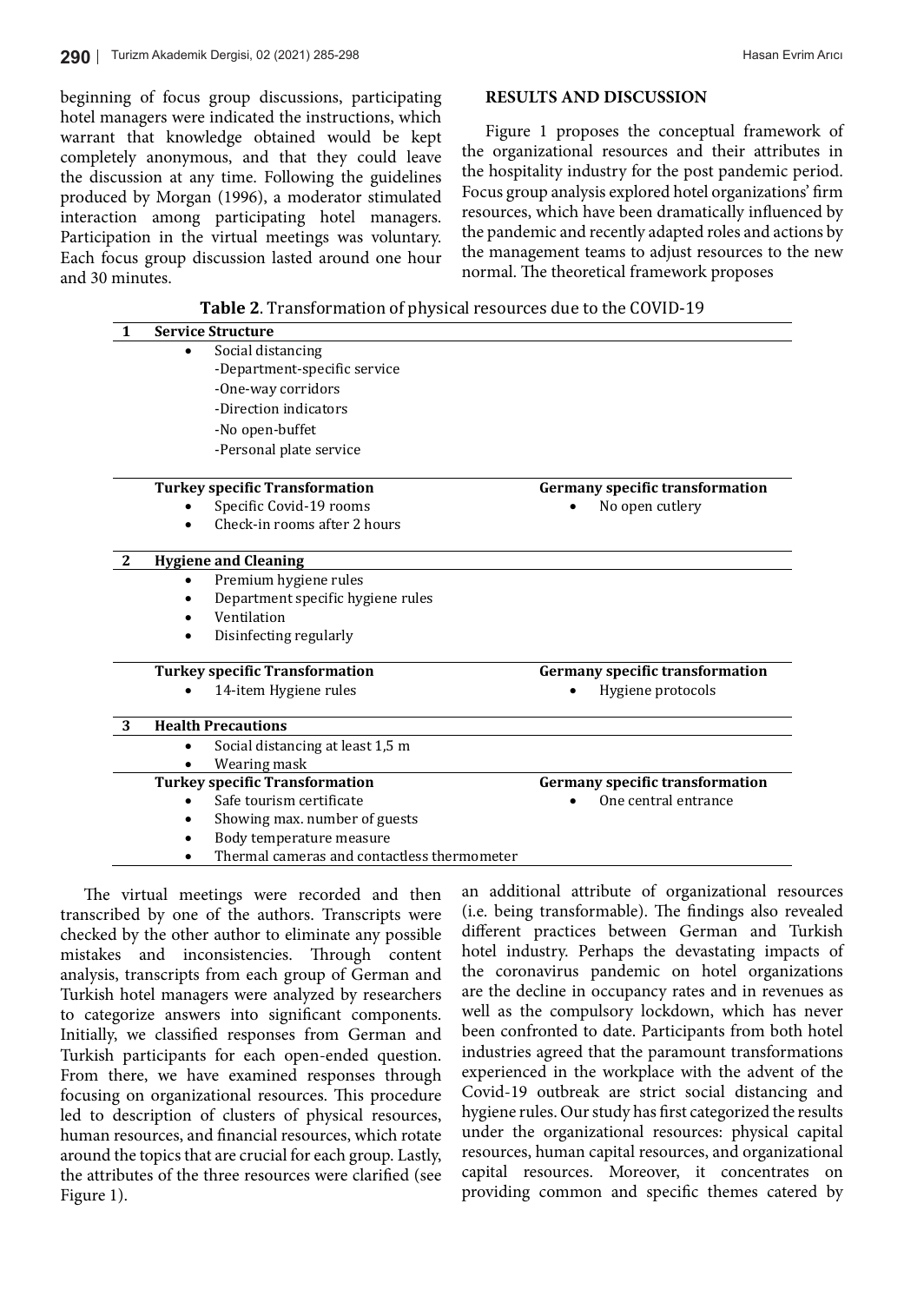each group; and then generates a new resource attribute "transformable" in the new normal.

#### **Physical Capital Resources**

The results show that hospitality companies have been imposed by the recent pandemic to adjust their physical resources in order to ensure safe and secure physically distant service delivery design in the post pandemic era (see Table 2). This might be clarified by the fact that guests would be more concerned about their health and safety in the post pandemic period. Relatedly, one of the hotel managers (GB4) during the focus group discussions indicated that "we need to restructure our service design to be able to present a physically distant service as an effective strategy of ensuring guests safety." Results demonstrated that both groups of hotel managers put most of their emphasis on applying the enforced government measures adjusting their service structure according to social distancing principle. Both focus group participants have said that "we have redesigned the service delivery by leaving 1, 5 meter between chairs and tables in the restaurants of our hotel". On the other hand, common areas, including corridors, lobby, bar, and reception areas have been redesigned to keep both employees and customers safe and healthy. Moreover, in both countries, the open buffet system, which was mostly applied before the Covid-19 outbreak, had to be replaced by personal plate service, indicating the transformative effect of the pandemic in hotel industries. Further, the participants commonly indicated that the rooms are ventilated after cleaned in the housekeeping department.

Besides these limited transformations stated mutually by both focus groups, regarding the physically social distancing service, German participants (e.g., GA1, GC4, and GD1) differently stated that "the cutlery and plates cannot be left in an open position on the tables". On the other hand, Turkish participants (e.g., TF2, TF3, TH2, and TH4) indicated that "we have followed a different procedure in Turkey. We need to reserve customer isolation rooms according to the total capacity of our hotel, namely at least one isolated room should be reserved for every fifty rooms." Furthermore, as one of the participants (TE1) stated "in Turkish hotels thermal cameras or contactless thermometers are used to monitor the body temperatures of guests and employees while entering the facility and of employees before leaving the facility." Another notable procedure applied in Turkey was uttered by a respondent (TI3) as "there is a safe tourism certification program which describes series of health measures to be taken regarding accommodation of both local and international visitors, who will stay at hotels during their holidays. These measures are also applied for employees working at tourism and hospitality organizations in Turkey". Moreover, Turkish hoteliers (TE4, TF5, TG1, TG2, and TI2) stated regarding physically social distancing in frontline operations that "we have the principle to check new guests in the rooms which have already been checked out at least 2 hours earlier". The results show that available organizational resources do not function anymore in this challenging situation, so the adaptation of these resources seems inevitable.

Secondly, as can be seen in Table 2, vital physical factors during the struggle against the Covid-19 are the hygiene and cleaning. Because of the increased attention of the guests after the pandemic, hotels have started to transform their resources according to premium hygiene and cleaning procedures. In all of the hotel departments especially with high levels of direct service to the guests, such as kitchen, restaurant, lobby and rooms, supreme hygiene rules are carried out. Some of the participants (e.g., GC2, GC3, GD3, TE3, TG3, and TG4) indicated during focus group discussions that "we have defined particular hygiene rules for each department. For example, most commonly used areas by the guests are cleaned every 30 minutes and the rooms are cleaned and ventilated by the personnel and also warn our guests to ventilate their rooms every 2 hours during their stay". Moreover, Turkish participants (e.g., TF1, TH1, and TH3) stated that "there are 14-item hygiene and cleaning rules implemented by the ministry of health". German hoteliers also expressed similar implementations, such as hygiene protocols, social distancing and mask rules constituted by the government.

Third, regarding health precautions Turkish hoteliers (e.g., TE3, TF4, and TH1) stated that "we are responsible for showing the maximum number of guests available at one time and preparing posters which promote sitting in outdoor places and eating the takeout food within a radius of 100 meters". Besides, a German hotel manager (GD3) indicated that "guests are to be admitted only from one central entrance." Overall, the results obtained from the focus group discussions indicated that physical capital resources should be transformable according to new conditions of the post pandemic era.

#### **Human Capital Resources**

The study findings revealed that one of the most devastating impacts of this pandemic on hotel organizations is regarding the human capital resources. The effects ended up with a prompt redundancy or suspending of most of hotel employees, who are the main human resources of a hotel organization as the result of the cease of the operations owing to restrictions and lock down. Relatedly, one participant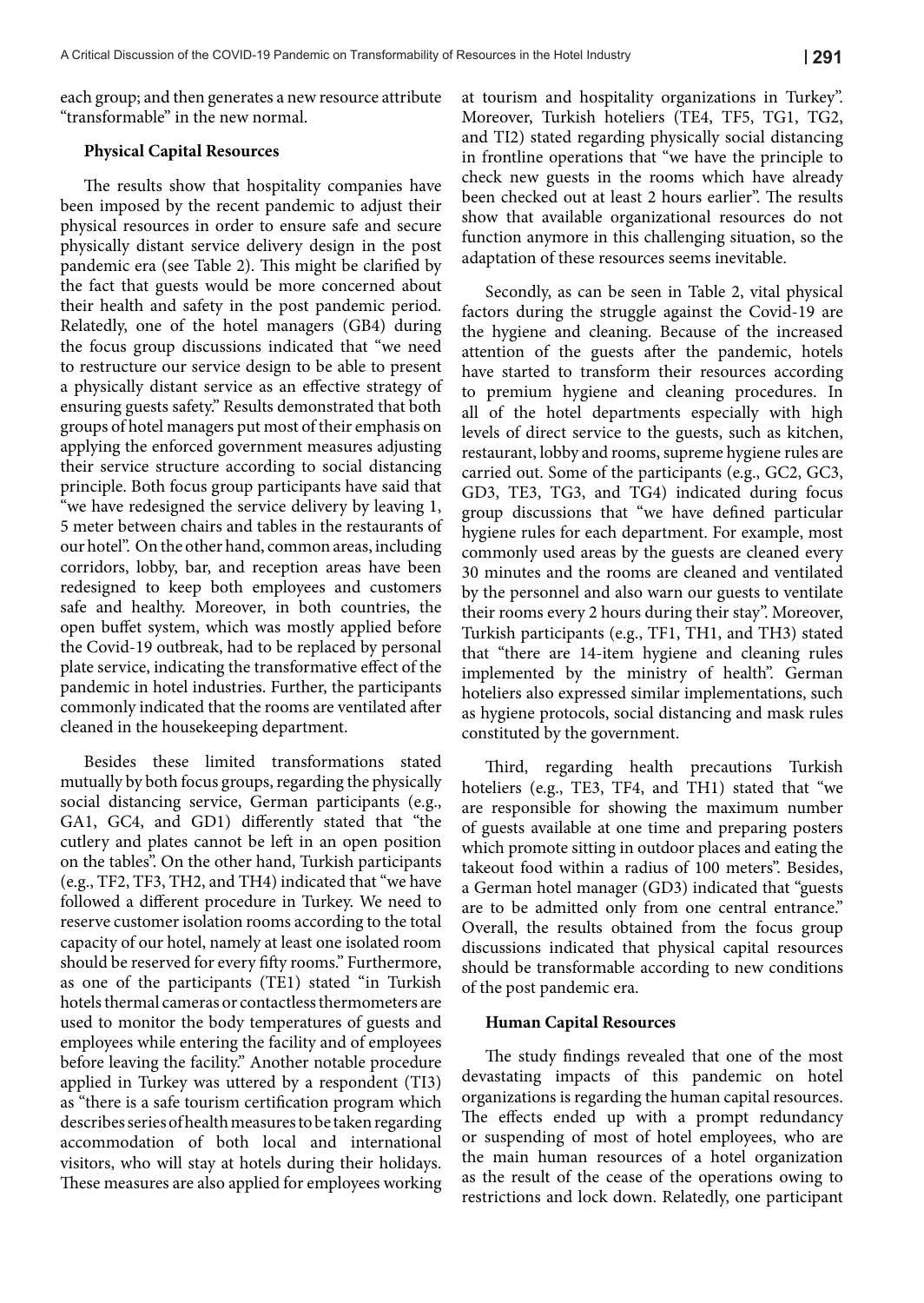(TI2) from the focus groups expressed that "our operations have declined about 80 % and therefore, we have had to suspend or lay off some of our employees." This circumstance ends up with a compulsory farewell to their qualified and experienced employees. Moreover, the focus group discussions confirmed that human resources should be promptly transformed by following the highly sensitive health measures, such as wearing masks, not being close to guests, utilizing disposable instruments and medicinal, and distance sitting design by frontline workers to present a desired service to guests. Furthermore, the focus group discussions revealed that hotel organizations should improve their human resources' awareness about the pandemic and its outcomes through providing e-trainings. As some of the hotel managers (e.g., GB1, GB3, TG2, and TG4) suggested, "employees' awareness should be developed regarding the health precautions." Another one (GA2) indicated that "to provide healthy service to customers, we need to provide e-trainings to our frontline employees particularly because they will interact with customers."

More importantly, most of the participants suggested that with the rise of the COVID-19 the hotel organizations have to adopt new-generation technologies, such as artificial intelligence (AI) and robotics in their organizations. In fact, these new normal forces the hotel industry to convert its existing characteristic of "labor-intensive" into a novel one called "techno-labor-intensive." One of the participants (GC1) stated that "the replacement of employees by the new technologies can ensure the social distancing, which triggers the guests to feel more secure during their accommodation." Some participants (e.g., GC1, GD2, TF1), on the other hand, suggested that "some guests admit the benefits of these new technologies, but still prefers a kind of mixture of the technological and human resources in the service delivery." It seems that transformation of human resources by adopting new-generation technologies is inevitable in the post pandemic era.

As for work schedule, it has been gathered from the focus group discussions that especially the white-collar workers have the opportunity to work from home in order to minimize the social contact with the other employees. Focus group discussions also revealed that meetings of managerial positions have been held through teleconferencing and virtual platforms and employees' trainings are organized through e-training (see Table 3).

| <b>Table 3.</b> Transformation of human resources due |  |
|-------------------------------------------------------|--|
| to the COVID-19                                       |  |

|    | E-training                                                                    |  |
|----|-------------------------------------------------------------------------------|--|
|    | • Developing employee awareness                                               |  |
|    | • Managerial meetings via teleconferencing                                    |  |
|    | • Using virtual platforms                                                     |  |
| -2 | <b>New Generation Technologies</b>                                            |  |
|    | • Techno-labour-intensive feature                                             |  |
|    | • Integrating artificial intelligence, service robots,<br>smart devices, etc. |  |
|    | • Mixture of technology and human labor                                       |  |
| 3  | <b>Home officing</b>                                                          |  |
|    | • White collars work from home                                                |  |
|    |                                                                               |  |

#### **Financial Capital Resources**

The pandemic has shown its darkest face with its effect on the decline of occupancy rates and consequently revenues of hotel organizations, as stated by the participants from the focus group discussions. All the participants agreed that "hotel organizations literally have bottomed out with the sharp decline of approximately 80% in occupancy rate and revenue." On the other hand, the findings revealed that the profitability of hotel facilities have been dramatically decreased since the outbreak of this pandemic, while their costs have increased for generating a favorable firm image so that they can receive the attention of potential guests throughout post-pandemic period. For any organized transformative applications to embrace the post-pandemic era, there is a need for research and development, marketing and promotion, and regeneration of company image by focusing on non-pharmaceutical measures, which could aid hotel organizations to locate themselves with their rare goods and services, to distinguish from their rivals and to encourage guests to purchase their products (see Table 4). This process requires an important investment, which leads to additional cost for the organization. Some of the participants (e.g., GA2, GA3, TF4, TF5, TI1) from focus group discussions indicated that "we need to develop new marketing and promotion activities by using our suitable products and services for the new normal and invest in R&D to find new effective ways to attract and serve customers." Another participant (TE2) said that "the COVID-19 has increased our financial cost because we are searching for new approaches to tackle with the devastating impacts of this pandemic." Some of the participants (e.g., GB2, GB5, TH1, and TH2) also suggested that "we need to generate new markets and opportunities to deal with this pandemic and recover our financial performance." Another participant (GD4) indicated that "as an instant respond to this pandemic we have made is to change our target to domestic and local customers. We revised our promotion strategies based on the priorities of the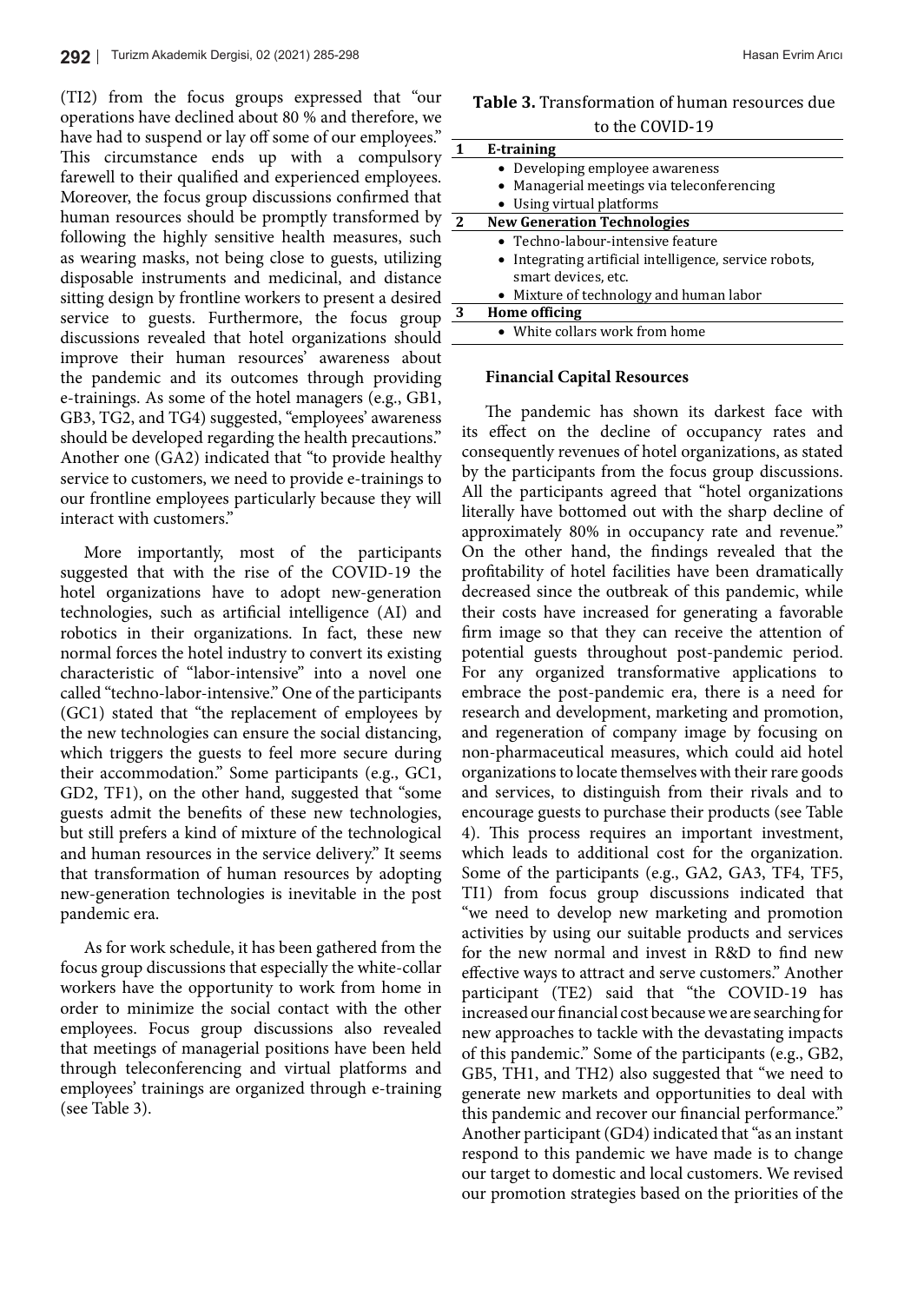local guests in order to compensate at least our daily costs." In this sense, to revive financial performance, hotel facilities need to create unique services and goods considering guests' health and safety to provide invaluable and satisfactory perceptions to visitors, and they should find novel market opportunities.

Additionally, some of the participants (e.g., GA1, GC1, GC4, TF5, and TG1) from both countries indicated that "short-time work is important. It relieves our companies' financial burdens; it decreases our employee costs. During the lockdown, our workers did not work, but got about two thirds of their salary from the government." Another participant (TI3) also said that "we can use loan options from particular banks to avoid insolvency due to lack of income during the state-imposed closure time." Specifically, German hotel managers stated about the financial support provided by the government to overcome this challenge. For example, a German participant (GA2) said that "we received immediate financial aid of € 15.000 from the government." On the other hand, Turkish hotel companies have benefitted from the tax delay. One participant (TG3) from Turkish focus group stated that "our VAT and insurance premiums have been delayed for 6 months." The results show that hotel organizations' financial capital resources mostly rely on external financial supports from the government and banks during the pandemic, which is not sustainable in the new era. Therefore, financial capital resources should be transformed according to circumstances of the post pandemic period.

# **Table 4.** Transformation of financial resources due to the COVID-19

|   | New market opportunities              |                         |  |
|---|---------------------------------------|-------------------------|--|
|   | • Research & Development              |                         |  |
|   | • Creation of unique service          |                         |  |
|   | • Focus on domestic / local customers |                         |  |
| 2 | Governmental aids                     |                         |  |
|   | $\bullet$ Short-time work             |                         |  |
|   | • Salary compensation                 |                         |  |
|   | <b>Turkey specific</b>                | <b>Germany specific</b> |  |
|   | <b>Transformation</b>                 | transformation          |  |
|   | $\bullet$ Tax delay                   | $\bullet$ Financial     |  |
|   | • Insurance Premium                   | governmental aids       |  |
|   | delay                                 |                         |  |
|   | Loans                                 |                         |  |
|   | $\bullet$ Bank loans                  |                         |  |
|   | • Insolvency aids                     |                         |  |

#### **Proposed Framework**

In the light of the focus group discussions, the study also proposes a theoretical framework (Figure 1). Within the context of COVID-19 pandemic, full of extreme challenges (Hannah Uhl-Bien, Avolio, & Cavarretta., 2009), hotel managers are concerned with the initial effects of the pandemic, which are highlighted through the physical capital, human capital, and financial capital resources. Concentrating on their main concerns, the study theorizes a new attribute of "transformability" of the organizational resources, which already have to be "valuable", "rare", "inimitable", and "unsubstitutable" to get competitive advantage in the industry (Barney, 1991).

Transformative learning theory suggests that some circumstances and events could result in changes in behaviors, attitudes, feelings, and opinions of people (Mezirow, 1991). At the firm level, these exceptional cases might lead to modifications in organizational goals, strategies, and resources. Transformation means that especially the organizational resources are continuously changing. Recently, many organizations have confronted such a mandatory transformation that it compels them to keep up with the extraordinary conditions of the recent global crisis. In particular, the coronavirus pandemic has forced firms to adapt their physical, human, and financial resources according to precautions of the new normal. Therefore, this study suggests that organizational resources should be transformable in the post-viral world, because a global crisis as the COVID-19 must take place again – many scholars have argued that we will experience such pandemics in the future –, the current resources may not function, and thus we will again have to search solutions to cope with these challenges as we are doing in this unprecedented time. Hence, transformable resources could provide sustained competitive advantage to the firms that have to successfully manage catastrophic crises in the new world.

A specifically tragic aspect is that consumers will request both "warm welcoming" and "high quality service" while paying more attention on the health and safety precautions. As can be understood from the focus group discussions, many organizations have already done absolutely anything they could be due to their endeavors to focus on transformation. To survive in such an extraordinary context, it is essential to adapt the organizational resources into the new condition. The concept "transformability" is only employed when an organization can actively and instantly adjust their resources to new and unseen events and improve itself as per evolutionary norms within the structure of comparably continuing demand (Balve, Wiendahl, & Westkämper, 2001).

#### **Phases of transformation:**

The transformability of the organizational resources is actualized in a transformative progress at five interrelated phases. These phases are fluid and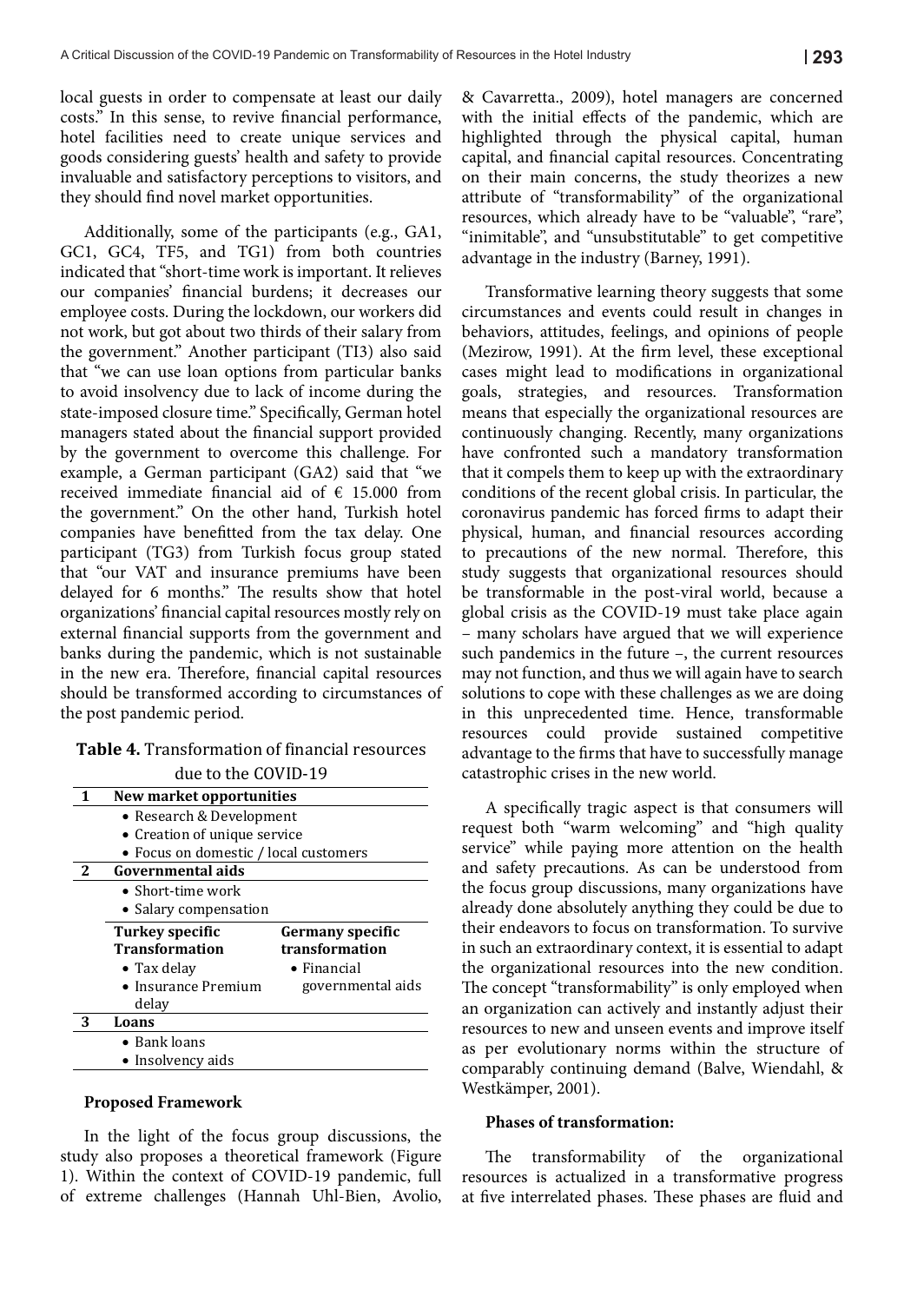allow exclusion of a phase without interruption of the transformative progress:

Phase 1—Trigger. First phase arises when the existing organizational resources are no longer satisfactory to accomplish the expected outcomes. The first step includes realizing the pandemic crisis and its impacts, which cannot be tackled with using current valuable, rare, inimitable, and unsubstitutable resources.

Phase 2—Appraisal. At this stage, hotel organizations attempt to contend with organizational resources' incompetency under the unprecedented conditions of the new normal.

Phase 3—Exploration. This stage includes analyzing new and various alternatives of transforming or accommodating the resources which cannot provide sustained advantage in the post pandemic era for the hotel organizations. The partial or complete restructuring of the physical resources (i.e., plant, equipment, or materials), or transformation from human-intensive service design to techno- or technohuman-intensive service design can be given as examples. This transformation is a basic type and promptly influences the whole hotel company. Such a far-reaching transformation is needed in case organizations should react very quickly to new and unexpected events, such as the coronavirus pandemic.

Phase 4—Alternatives. This stage allows for experimenting with transformed resources, or new ways of dealing with the pandemic conditions.

Phase 5—Integration. The last phase takes place as the transformed resources become part of current organizational resources in daily operations. At the fourth phase, hotel organizations increase their adaptation and improvement capabilities. This process ends up with "transformability" as an attribute of organizational resources in the post pandemic world.

The analyzing of organizational resources' transformability through five-phase process addresses the nexus to the transformative learning theory, which underpins this study to expand the understanding of transformability.

The conceptual framework also suggests that the five-phase process requires transformational leadership because transformability refers to go beyond existing situation. According to Altinay and Arici (2021), transformational leaders mostly see purposes as more vital than avoiding the violation of policies and procedures. In addition, they mostly attempt to alter the procedures and organization culture as requested over time. In this paper, it is proposed that hospitality firms encouraging this leadership style will successfully transform their organizational resources. Without the transformational leadership to foster this transformation in the hospitality, the current form will continue, with unimportant changes and measures as it was made in countries of focus group participants to ensure cleaning and hygiene conditions in their service design. This might function in small crises that can be tackled with most of the time. But, if a universal pandemic will be happened in the future, the existing system will not work. Thus, when another global crisis takes place at the degree of the COVID-19 or worse, there should be transformed hospitality firms that possess "valuable", "rare", "inimitable", "unsubstitutable", and "transformable" organizational resources.

## **CONCLUSION**

Based on the transformative learning theory and focus group discussions including 36 German and Turkish hotel managers, this study explored the transformative effects of the COVID-19 pandemic on the organizational resources in the hotel industry; (1) physical capital resources, (2) human capital resources, and (3) financial capital resources. It also develops a theoretical framework, which proposes new attribute of "transformability" for these resources, therefore, making contributions to the transformative hospitality literature. Firstly, this research investigated the challenges hotel managers faced during the pandemic, their strategies for adapting their existing resources into the new normal. In doing so, this present work also provided minimizing the present knowledge void, which has occurred unexpectedly. To date, many research have investigated transformative approach in tourism from the aspect of tourists (Pung et al., 2020), but few have inquired it from the practitioners' point of view (Soulard et al., 2019). Thus, in response to the research calls for managerial strategies to improve significant transformative actions, this study identified transformation of organizational resources in hotel companies. Transformation of physical resources, human resources and financial resources were discussed within the focus groups by comparing two hotel industries, displayed in a summarizing framework. To our knowledge, it is one of the first studies adopting transformative approach in hospitality literature.

## **Contributions**

This study provides several theoretical and practical contributions. First, the conceptual framework expands the knowledge of organizational resources and their attributes developed by Barney (1991). According to Barney, to have the potential of sustained competitive advantage, organizational resources have to possess four attributes: valuable, rare, inimitable,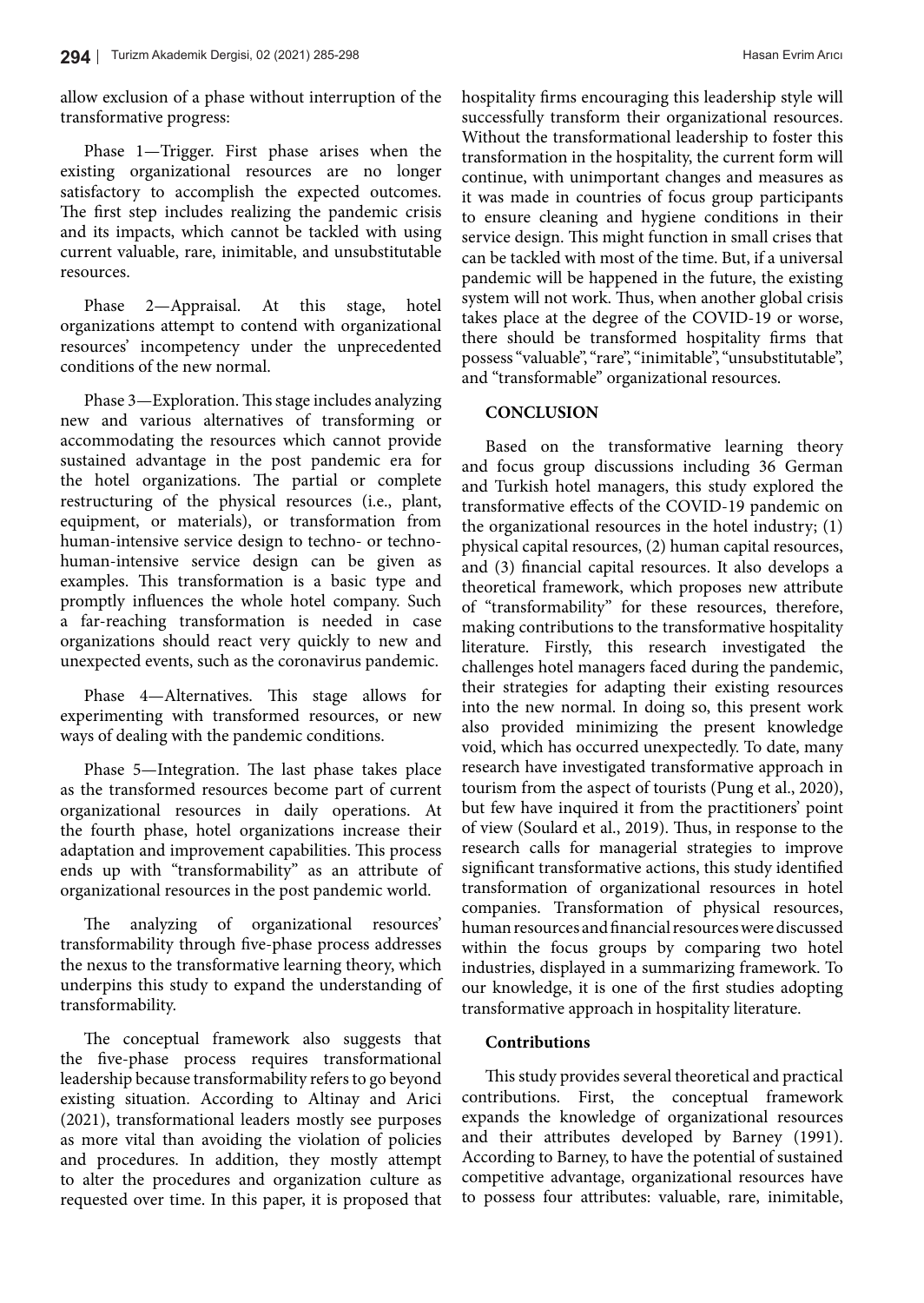and unsubstitutable. This study aimed to find a way to embody transformability in organizational resources so that maintained competitive advantages can be achieved in the post pandemic period. In doing so, this research helps diminishing current knowledge gap. For instance, the hotel organizations adopting transformable resources, which ensure customers' safety and health might get more sustained competitive advantage rather than negligent companies that disregard the importance of adopting transformable resources, in spite of the fact that they have already suffered much from the deficiency of financial resources, limited customer demand, and incompetency to properly react to requirements of new normal, which narrows down their competitiveness.

Second, from the aspect of theoretical viewpoint, Table 2 displays the transformation of physical resources of hotels, Table 3 adaptations in the human resources related concerns and lastly Table 4 the conversion of the financial resources regarding the transformation into the post pandemic new normal. Further, by proposing ten unique components, the framework presents a thorough picture of transformed organizational resources according to the necessities of the new normal. Existing literature has mainly concentrated on discussing the impacts of the COVID-19 on tourism and hospitality industry. However, limited research has examined theories from various disciplines to clarify what could identify and explain transformative effects of the pandemic in the hospitality literature. By integrating various disciplines on hotel practitioners, this study has proposed the ten components of transformed organizational resources, contributing to our understanding on transformative hospitality.

Drawing on the transformative learning theory of Mezirow (1991), this study reveals the transformed resources and illustrates transformed key dimensions in three basic resources.

The study proposes physical resources (service structure, hygiene-cleaning, and health precautions), human resources (techno-labor intensive, e-training, and home officing), and financial resources (finding new market opportunities, financial aids, loans, and tax reduction), which have been displayed as components of the proposed framework that might provide a direction for further examination of transformative experiences in the hotel industry. As such, this paper also contradicts the commonly accepted "labor-intensive" characteristic of hotel industry. Instead, it proposes a new approach "techno-labor- intensive", which means transformation of conventional characteristic by adopting new-generation technologies, which ensure physically social distancing in service particularly that can lead guests to feel more secure during their stay. Moreover, these figures and comments demonstrate the transformation process displayed through organizational resources that enabled participating managers to transform their companies into the new normal. Therefore, the proposed framework provides an insight for the adaptation of the transformational mindset in the post-viral period to mitigate devastating consequences.

Another contribution arises, in that the theoretical underpinning of the framework, coupled with its managerial substance deriving from organizational resources and work conditions experienced by hotel managers, might shed light further research attempts that conducting a transformative hospitality approach is main purpose. To illustrate, Soulard et al. (2019) addressed an emergent need for investigation of tourism organizations' transformative implications, which contribute to positive work culture and climate. This study also responds especially to the call of several scholars for further research adopting transformative learning theory (Pung et al., 2020; Soulard et al., 2019). The value of the theoretical underpinning suggests significant insights, which can contribute to transformation of resources and adaptation of new conditions emerging with the advent of the pandemic. Last, the proposed framework and components in the context of transformative outcomes of the pandemic show their organizational resources available in the post-viral era.

By exploring main transformed resources among German and Turkish hotel practitioners, this study also has managerial contributions. First, the results show how to redesign service structure in hotel organizations to keep their customers safe and healthy and encourage potential guests to buy their goods and services. Second, almost all the respondents in focus group discussions suggested that the pandemic forced them to transform their human-based service characteristics by adopting new-generation technologies to keep up with the principle of physically social distancing. These comments provide opportunities for practitioners to be innovative and convert their human resources to survive in the post-pandemic period. Replacing human labor completely by the technology might result in dissatisfaction for customers, who have lower health concerns, request personalized service, and rely on human employees (Seyitoglu & Ivanov, 2020). Thus, adopting "techno-labor approach" which mixes the technology with human resources could provide extremely beneficial consequences for the long-term recovery of the hotel operations. This also requires providing e-trainings to employees in order to improve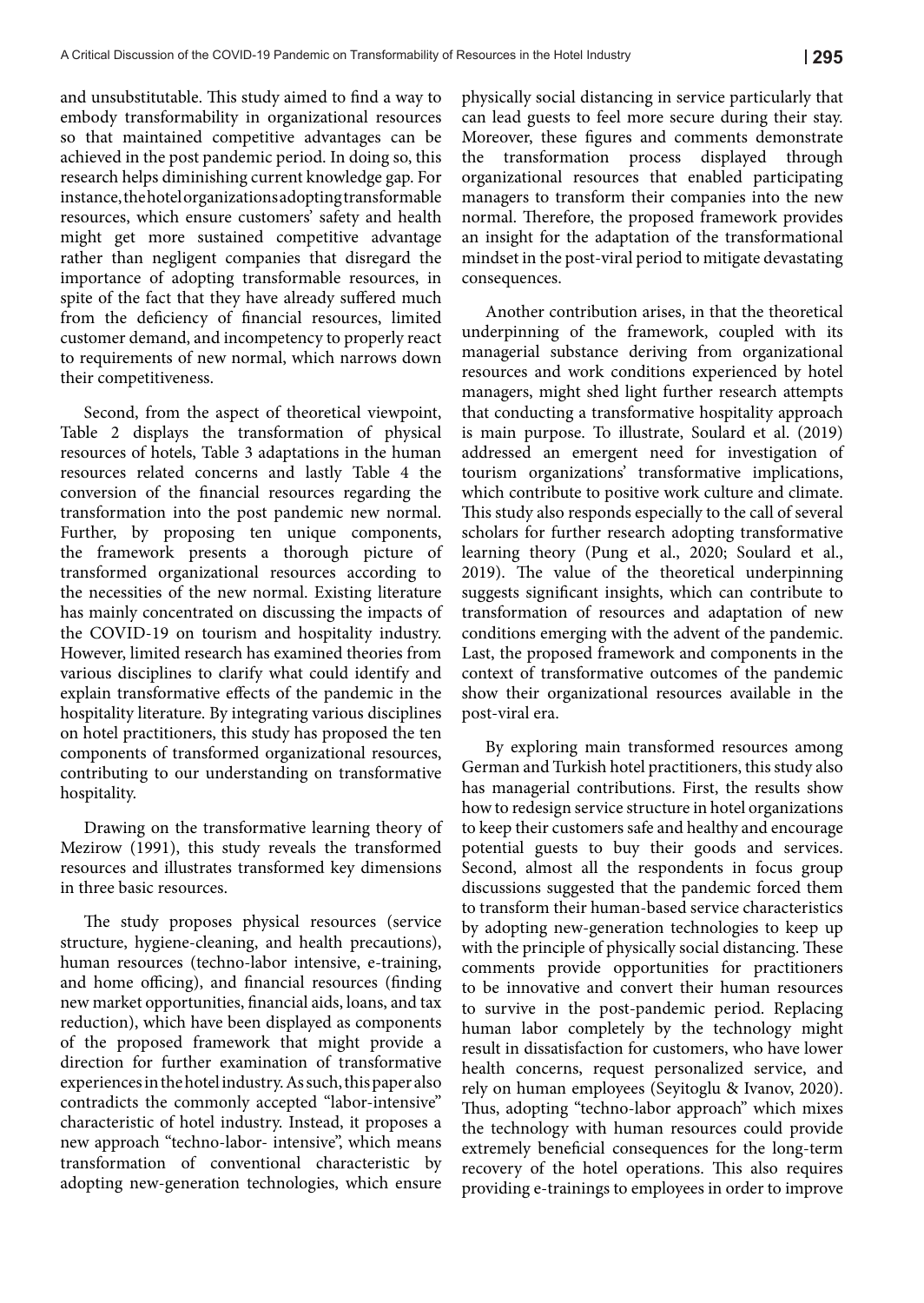their technology adaptation and accelerate their transformations into the new normal.

Moreover, many hotel facilities had to shut down their operations due to lockdown. In this case, human workers lose their salaries and suppliers could not receive payments. Thus, the focus has transformed into new market opportunities to regain their financial performance. This situation shows an urgent need for promoting their transformed resources including products and services converted into the new normal. Further, the pandemic has revealed a dire need for external support from governments and also banks in order to compensate their reduced financial resources. The results suggest that hoteliers mostly rely on financial support provided by government, but failure to adopt new market and opportunities to attract potential customers and ensuring their existing guests' health and safety by providing a physically distant service, can have tremendously damaging outcomes for the financial recovery of the hotel organizations.

Last but not least, transformation of organizational resources implies transformational leadership. Thus, hotel practitioners need to encourage their managers or supervisors to adopt transformational leadership principles so that they can better transform firm resources in the post pandemic world.

## **Limitations and Future Research Directions**

Like any other research, this paper is not free from limitations. The first limitation of this research relates to a series of focus group discussions with the managers of German and Turkish hotel industries, which may not cover all prospects of hotel industry. Although eight focus group discussions were built and hotel managers from two different countries participated in the research, results of this work cannot be generalized beyond those countries due to the nature of the research. The interpretation of the organizational resources and their transformations due to the pandemic were based on the shared knowledge and interpretations obtained from the limited participants and thus remain subjective. Future investigations could be performed on a larger sample of hospitality managers, preferably obtaining larger numbers, and including other countries and where the tourism and hospitality industry plays an important role. Another direction for future study might consider the effect of this pandemic on other stakeholders, such as tourism suppliers, residents, and potential customers from the perspective of the transformative learning theory. These endeavors might be comprehensive and potentially valuable, specifically in developing a conceptual framework and practical implications for main stakeholders. Drawing on this concept, study can investigate to clarify how tourism and hospitality companies can develop a good collaboration with these main stakeholders to recover from the devastating impacts of this pandemic, by conducting either face to face interviews or focus group discussions and other methods to increase awareness and expand understanding. These attempts might help organizations find new avenues and remedies to react immediately to a new quarantine or a lockdown which has painful outcomes on all stakeholders including, tourism and hospitality organizations, human-labor, customers, suppliers, and residents.

Further study can also examine the theoretical assumptions of transformative tourism to evaluate the necessity and contingency of technological transformation in tourism and hotel industry, which still stays untested. Finally, examining the transformational leadership and its competency in adaptation of organizational resources in the post-viral era would be pay dividends.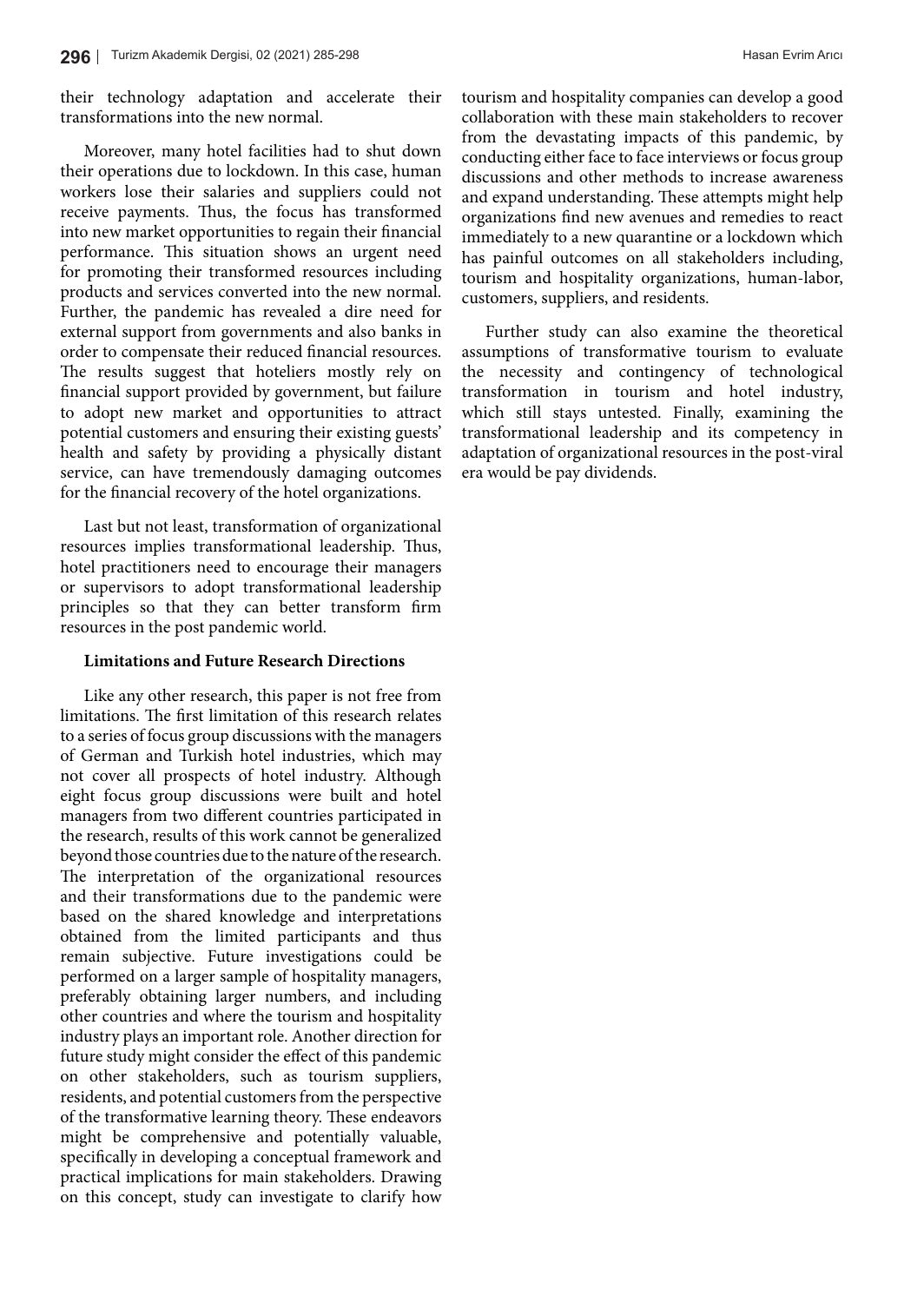# **REFERENCES**

Alonso, A. D., Kok, S. K., Bressan, A., O'Shea, M., Sakellarios, N., Koresis, A. & Santoni, L. J. (2020). COVID-19, aftermath, impacts, and hospitality firms: An international perspective. *International Journal of Hospitality Management*, *91*, 102654.

Altinay, L., & Arici, H. E. (2021). Transformation of the hospitality services marketing structure: a chaos theory perspective. *Journal of Services Marketing*, doi: 10.1108/JSM-01-2021-0017.

Balve, P., Wiendahl, H. H., & Westkämper, E. (2001). Order management in transformable business structures - basics and concepts. *Robotics and Computer-Integrated Manufacturing*, *17*(6), 461-468.

Barney, J. (1991). Firm resources and sustained competitive advantage. *Journal of Management*, *17*(1), 99-120.

Barney, J. B. (2001). Resource-based theories of competitive advantage: A ten-year retrospective on the resource-based view. *Journal of Management*, *27*(6), 643-650.

Bojlen, N.S., & Lunde, I.M. (1995). Focus group interview as a qualitative research method. *Ugeskr Laeger*, *157*(23), 3315-3318.

Elkins, S. L. (2003). Transformational learning in leadership and management positions. *Human Resource Development Quarterly*, *14*(3), 351-358.

Gelter, H. (2010). Total Experience Management: a conceptual model for transformational experiences within tourism. In *Conference proceedings, The Nordic Conference on Experience 2008. Research, Education and Practice in Media* (pp. 46-78). Tritonia.

Gössling, S., Scott, D., & Hall, C. M. (2020). Pandemics, tourism and global change: a rapid assessment of COVID-19. *Journal of Sustainable Tourism*, 1-20.

Goscé, L., Phillips, A., Spinola, P., Gupta, R. K., & Abubakar, I. (2020). Modelling SARS-COV2 Spread in London: Approaches to Lift the Lockdown. *Journal of Infection, 81,* 260-265.

Hall, C. M., Scott, D., & Gössling, S. (2020). Pandemics, transformations and tourism: be careful what you wish for. *Tourism Geographies*, *22*(3), 577-598.

Hannah, S. T., Uhl-Bien, M., Avolio, B. J., & Cavarretta, F. L. (2009). A framework for examining leadership in extreme contexts. *The Leadership Quarterly*, *20*(6), 897-919.

Kirillova, K., Lehto, X., & Cai, L. (2017). Tourism and existential transformation: An empirical investigation. *Journal of Travel Research*, *56*(5), 638- 650.

Knollenberg, W., McGehee, N. G., Boley, B. B., & Clemmons, D. (2014). Motivation-based transformative learning and potential volunteer tourists: Facilitating more sustainable outcomes. *Journal of Sustainable Tourism*, *22*(6), 922-941.

Krueger, R. A. (1994). *A Practical Guide for Applied Research*. Thousand Oaks: Sage.

Mezirow, J. (1991). *Transformative dimensions in adult learning*. San Francisco: Jossey-Bass.

Mezirow, J. (1997). Transformative learning: Theory to practice. *New Directions for Adult and Continuing Education*, *74*(1), 5-12.

Morgan, D.L. (1996). Focus groups. *Annual Review of Sociology*, *22*(1), 129-52.

Noy, C. (2004). This trip really changed me: Backpackers' narratives of self-change. *Annals of Tourism Research*, *31*(1), 78-102.

Parks Daloz, L. (2000). Transformative learning for the common good. In J. Mezirow (Ed.), *Learning as transformation: Critical perspectives on theory in progress* (pp. 103-124). San Francisco, CA: Jossey-Bass.

Pearce, P. L., & Foster, F. (2007). A "university of travel": Backpacker learning. *Tourism Management*, *28*(5), 1285-1298.

Porter, M. E. (1981). The contributions of industrial organization to strategic management. *Academy of Management Review*, *6*(4), 609-620.

Pung, J. M., Gnoth, J., & Del Chiappa, G. (2020). Tourist transformation: Towards a conceptual model. *Annals of Tourism Research*, *81*, 102885.

Soulard, J., McGehee, N. G., & Stern, M. (2019). Transformative tourism organizations and glocalization. *Annals of Tourism Research*, *76*, 91-104.

Sönmez, S., Apostolopoulos, Y., Lemke, M. K., & Hsieh, Y. C. J. (2020). Understanding the effects of COVID-19 on the health and safety of immigrant hospitality workers in the United States. *Tourism Management Perspectives*, *35*, 100717.

Wolf, I. D., Ainsworth, G. B., & Crowley, J. (2017). Transformative travel as a sustainable market niche for protected areas: a new development, marketing and conservation model. *Journal of Sustainable Tourism*, *25*(11), 1650-1673.